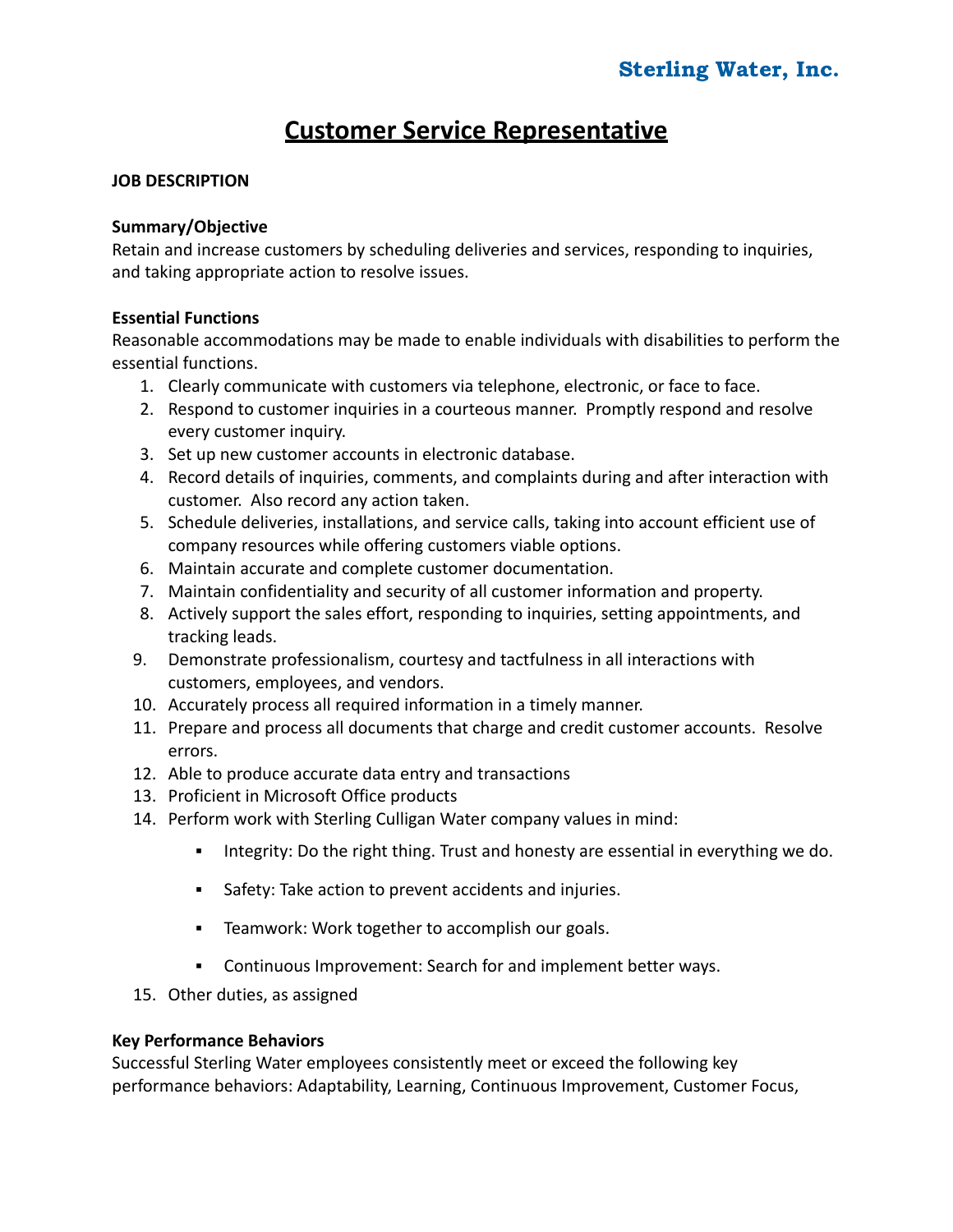Decision-Making, Delivers Results, Integrity, Safety Focus, Teamwork, Technical Knowledge, and Communication.

#### **Supervisory Responsibility**

This role has no supervisory responsibilities.

#### **Work Environment**

This job operates in a clerical, office setting. This role routinely uses standard office equipment such as computers, phones, photocopiers, filing cabinets and fax machines.

#### **Physical Demands**

The physical demands described here are representative of those that must be met by an employee to successfully perform the essential functions of this job.

This is a largely sedentary role; however, some filing is required. This would require the ability to lift files, open filing cabinets and bend or stand as necessary. Individuals may need to sit or stand as needed. This position may require walking primarily on a level surface for periods of time as well as reaching above shoulder heights or below the waist or lifting as required to file documents or store materials throughout the workday. Proper lifting techniques are required. This position may occasionally lift up to 25 pounds for files and computer printouts.

#### **Position Type and Expected Hours of Work**

This is a full-time position. Days and typical hours of work are Monday through Friday, 8:30a.m. to 5:00p.m., 40 hours per week.

#### **Required Education and Experience**

- 1. High school diploma or GED diploma
- 2. 1 -3 years of customer service experience in an office setting

#### **Preferred Education and Experience**

- 1. Previous cash handling experience
- 2. Previous data entry experience

#### **Work Authorization**

Must be legally authorized to work in the United States of America.

#### **Equal Employment Opportunity Statement**

Sterling Water, Inc provides equal employment opportunities to all employees and applicants for employment. In addition to federal law requirements, Sterling Water, Inc. complies with applicable state and local laws governing nondiscrimination in employment in every location in which the company has facilities. This policy applies to all terms and conditions of employment. Sterling Water, Inc. expressly prohibits any form of workplace harassment based on race, color, religion, gender, sexual orientation, gender identity or expression, national origin, age, genetic information, disability, or veteran status. Improper interference with the ability of Sterling